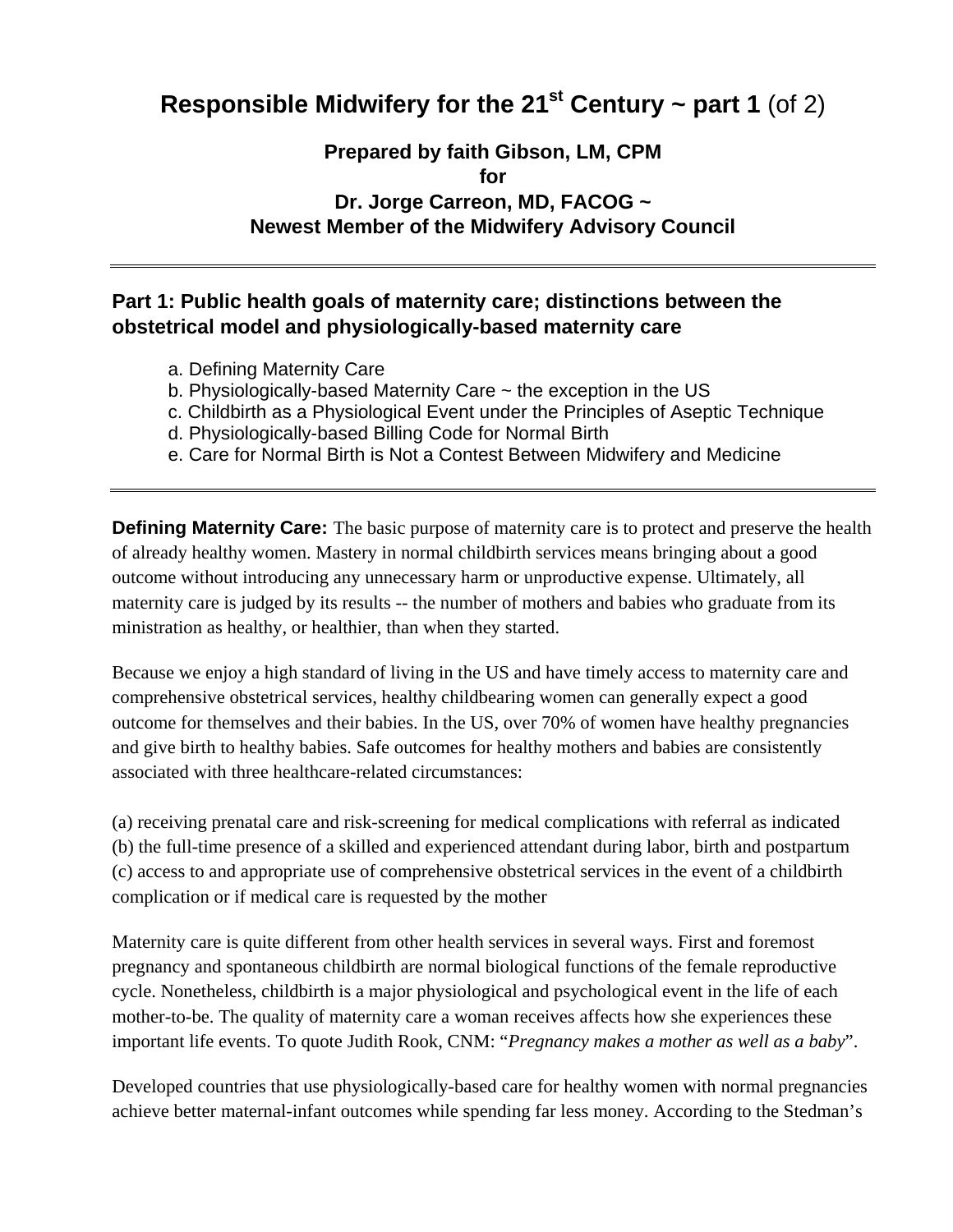Medical Dictionary (1995), physiological management is defined as: *"..in accord with, or characteristic of, the normal functioning of a living organism*". Under this system, the individual management of pregnancy or childbirth is determined by the *health status of the childbearing woman and her unborn baby,* in conjunction with the mother's stated preferences, *rather than by the occupational status of the care provider* (physician, obstetrician, or midwife).

Research shows that women who receive physiologically-based care and give birth in a quiet, unhurried and respectful atmosphere have significantly less need for obstetrical intervention and report a higher level of satisfaction. How a woman feels about her baby, herself as a mother, her family and other relationships is deeply affected by her experience during pregnancy and birth. In addition to safety, **women consistently report that they wan**t:

\*\*\* To see same practitioner throughout their prenatal care and that it is very important to have the their prenatal caregiver with them in during labor and birth

\*\*\* A supportive, respectful and unhurried setting during labor and birth that doesn't artificially restrict their ability to move around, walk, and change positions, and provides access to showers or deep water tubs

\*\*\*\* Unlimited choice in regard to having family and friends present and, at the same time, shield them from the intrusion of strangers or other unwelcome persons.

\*\*\* Expect normal labor and birth to be physiological managed (i.e., not medicalized) and assume that no medical and surgical interventions will be used unless the woman herself requests them or there is a significant medical problem

\*\*\*\* Expect any intervention recommended in *non-emergent* circumstances will be preceded by informed consent and their right to decline unwanted interventions will be honored (ex. routine use of EFM, IVs, scheduled exams to check cervical dilatation, oxytocin augmentation of labor, etc)

For an essentially healthy population, the most efficacious form of maternity care is always the method that provides "**maximal results with minimal interventions**". This process is defined as a *beneficial ratio of interventions to outcomes* for each individual woman. The idea is to find the *point of balance* where the skillful use of physiological management and adroit use of necessary medical interventions provides the best outcomes for mothers and babies, with the fewest number of medical/surgical procedures and least expense to the health care system.

Physiological management of labor and birth can be *used in both hospital and OOH setting*. This supportive form of care is associated with the lowest rate of maternal and perinatal mortality and is protective of the mother's pelvic floor. It has excellent psychological outcomes with the lowest rates of postpartum depression and the highest rate of breastfed babies. The use of physiological principles results in the fewest number of medical interventions, lowest rates of anesthetic use, obstetrical complications, episiotomy, instrumental deliveries, Cesarean surgery, post-operative complications,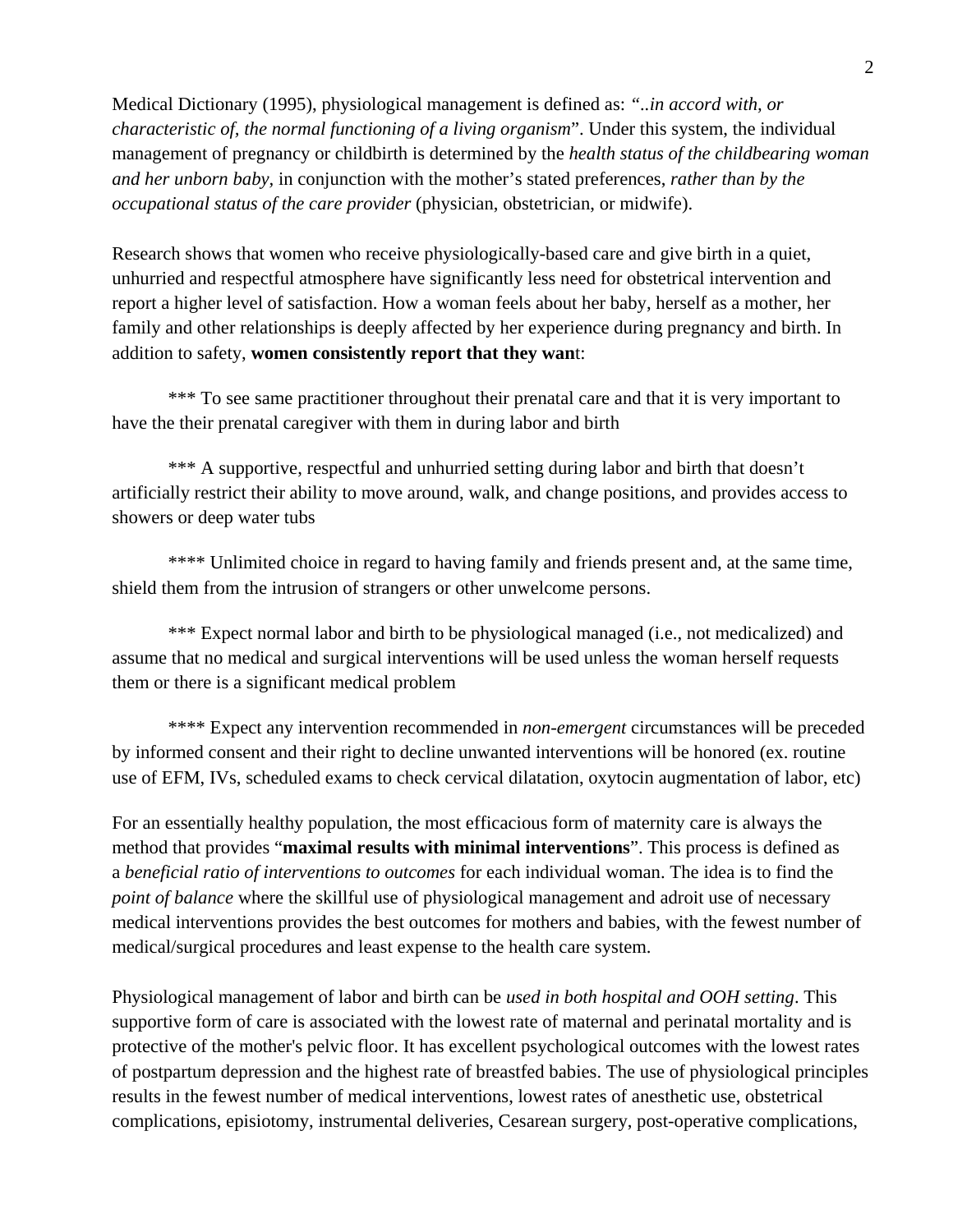delayed and downstream complications of operative, instrumental deliveries in future pregnancies and reproductive and long-term gyn issues for childbearing women.

## **Physiologically-based Maternity Care ~ the Exception in the US**

Even though the vast majority of childbearing women in the US are healthy, **only 1%** of all obstetrically-managed births occur *without* intervention. According to research done in 2002 and 2006 by the Maternity Center Association, 99% of women giving birth in American hospitals have an average of 7 medical or surgical interventions, with at least 70% of women having one or more surgical procedures (aggregated rates for episiotomy (35%), vacuum extraction-forceps (12%) and/or cesarean (31%). The high rate of intervention in a healthy cohort contradicts World Health Organization standards for normal maternity care. The choice of a strict obstetrical model for a healthy population introduces unproductive expense and it unnecessarily exposes mothers and babies to the significant risks of medical error and hospital-acquired infection. Countries economically burdened by the disproportionate expense of a highly medicalized maternity care system are at a competitive disadvantage in a global economy, compared to those that use primary practitioners and physiological management for their healthy populations.

But unlike the cure for cancer or eradication of terrorism, we know how to make maternity care for healthy women both safe *and* cost-effective. The problem is that normal childbirth has been defined as a surgical procedure in the US for the last hundred years. In 1910 the American obstetrical profession believed that unpredictable nature of childbirth equated to a patho-physiology affecting sexual reproduction in the human female. Based on this definition, the traditional use of physiological management was discarded as dangerously inadequate and *a strict obstetrical model* was deemed to be the only acceptable standard for normal maternity care. This describes a medicalized process in which labor is managed as a potentially medical emergency by the nursing staff of the hospital and the birth is conducted as a surgical procedure by a surgically-trained obstetrical specialist. **This decision represents the single most profound change in childbirth practices in the history of the human species**.

**Historical Background:** The "new obstetrics", as it was called at the time, was based on the precautionary use medical and surgical interventions as a way to modernize childbirth. Considering the dangers of childbirth in a **pre-antibiotic world with no safe blood transfusions and no drugs to control hemorrhage or treat toxemia (and no ultrasound),** obstetricians believed this 'preemptive' posture was the *safest and most responsible* plan of action**.** In 1910, puerperal sepsis (childbed fever) was the most frequent cause of maternal death (40%), a rate significantly higher for hospitals than midwife-attended OOH birth. The obstetrical profession has acknowledged a marked increase in the rate of mortality from sepsis in hospitalized maternity patients since the days of Semmelweis (1840s). A paper published in 1881 by the Edinburgh Obstetrical Society about the use of aseptic technique in childbirth noted that: " …. *the mere aggregation of lying-in women [in hospitals] is itself a cause of danger*".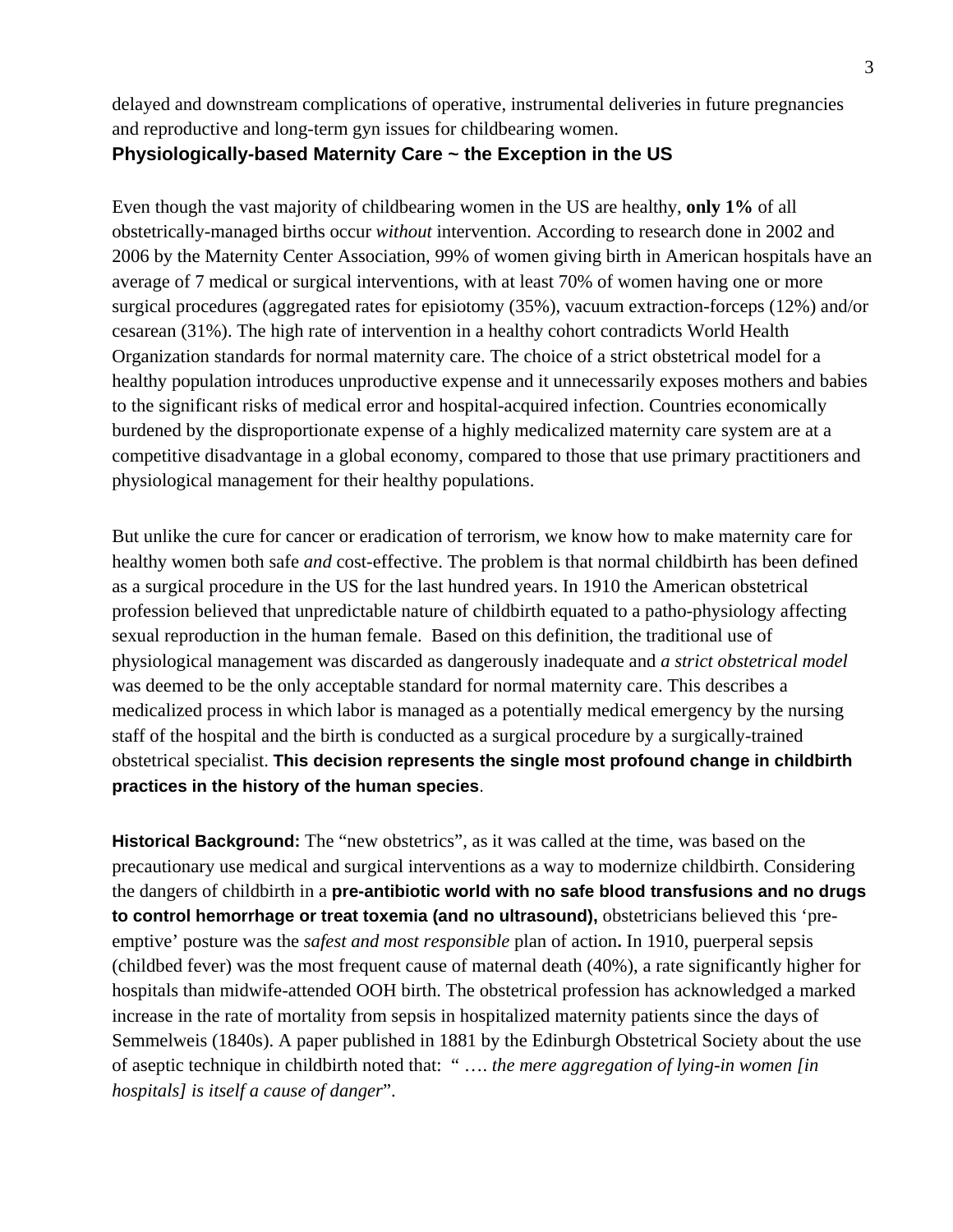Other scientific papers recognized the biohazard aspect of institutional care and debated the proper role of home versus hospital as the preferred location for normal childbirth [Duncan, M'Clintock, LeFort]. In an attempt to explain the increased puerperal sepsis in hospitals, one obstetrical professor said: "…the majority of the [hospital] cases are single women who have been seduced, and who, apart from their mental condition, …. have, previous to admission, been in straitened circumstances and badly nourished, and are … specially liable to be quickly and gravely affected by any septic influence under which they may be brought." [1- Edinburgh Obstetrical Society, 1881]. Nonetheless, hospital-based obstetrics was seen as essential to medical progress: "maternity hospitals must exist for the clinical instruction which the medical student can receive there and there only" [1].

Making hospital-based services relatively safe for maternity patients had the potential to dramatically expand the obstetrical profession's ability to treat the serious complications of childbirth. However use of these medical and surgical interventions also required an expanded pool of obstetricallytrained physicians. The surgical specialty of obstetrics required clinical training and that meant access to a large and steady stream of clinical material. Using hospitalized maternity patients as teaching cases was seen as an appropriate feedback loop between the potential needs of maternity patients and the educational needs of a growing number of medical students.

The obstetrical profession hoped that the methods of strict surgical sterility that Sir Joseph Lister discovered in 1865 to prevent post-operative infection in surgical incisions would also protect laboring women from puerperal infections. The implantation site of the placenta created the equivalent of a 'wound' after placental separation, so considering the laboring woman to be a surgical patient seem logical. The first strategy to prevent puerperal sepsis in a pre-antibiotics era was to conduct normal childbirth as a sterile surgical procedure. To maintain this level of strict surgical asepsis during the delivery, it was necessary for the mother to lie perfectly still and not cough, talk or touch anything. While maintaining a sterile field is an essential element of any surgery, it is extraordinarily difficult for a fully conscious labor patient in the active stage of pushing to dependably achieve this level of immobilization. This problem was overcome by the routine use general anesthesia, as noted by Dr J. Whitridge Williams in 1912: "*In Johns Hopkins Hospital, no patient is conscious when she is delivered of a child. She is oblivious, under the influence of chloroform or ether*." In order to reduce the mother and baby's exposure to the depressive effects of chloroform and ether, episiotomy, forceps and manual removal of the placenta were used to shorten the 2nd and 3rd stage of labor.

However, birth as a surgical procedure had a number of unintended consequences. When normal childbirth was defined as a surgical procedure performed by the obstetrician, the focus was no longer on a biological event in which a childbearing woman is supported and assisted so she may give birth spontaneously under her own power. As a surgical event, it is the legal role of the surgical birth attendant to 'perform' the procedure charted as 'NSVD' – normal spontaneous vaginal delivery. As a surgical procedure performed by a surgically-trained specialist, it introduces an artificial and unnecessary liability that does not append to childbirth when it is a spontaneous function of biology.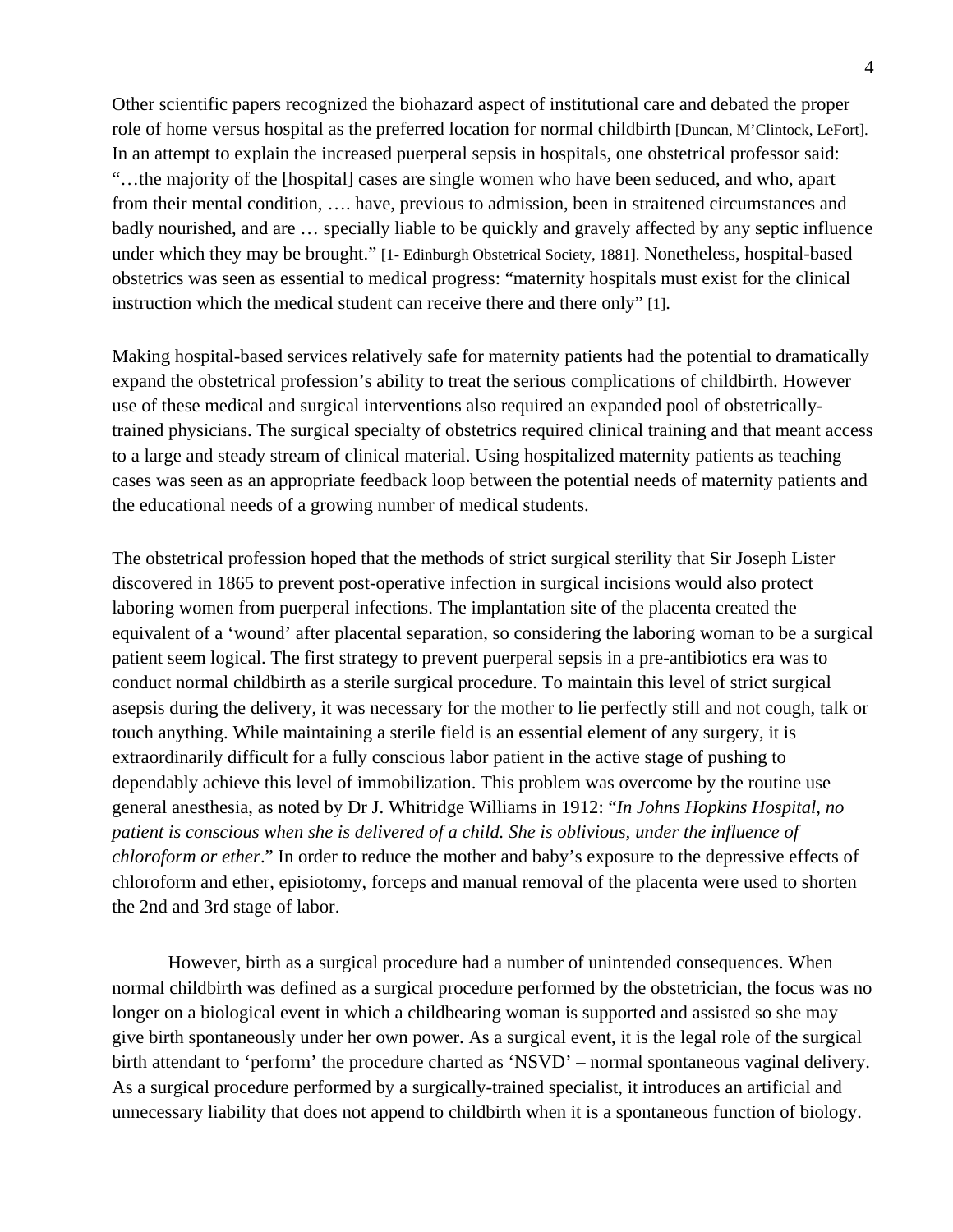As with any form of elective surgery, there is *an implied contract between the physician and the patient involving a prior promise of benefit to the patient (and freedom from harm) in exchange for the agreed upon professional fee*.

Unfortunately, the outcome of reproductive biology is naturally unpredictable in a small percentage of circumstances. Approximately 5% of childbearing women will experience some birth-related difficulty requiring major obstetrical intervention. One baby out of about 500 will succumb before, during of after birth or suffer some degree of permanent neurological disability, such as cerebral palsy. Prenatal testing for birth defects and genetic anomalies, *if combined with termination of affected pregnancies,* reduces the rate of adverse events in live births by approximately 1 per 1,000. But even the most conscious and skillful obstetrician cannot eliminate these natural variations or predictably provide the 'perfect baby' every time.

When the inevitable adverse event or bad outcome occurs (approximately one out of 500 births), the only protection against malpractice claims by the family or disciplinary actions by the hospital or medical board *lies in the obstetrician's strict adherence to the policies and protocols associated with a standardized system of medical-surgical care as legally constituted by ACOG*. For any physician accused of substandard (thus negligent) care, the fine distinctions of this obstetrical standard are established extemporaneously by the testimony of his contemporaries ("the community of California physicians"). It is the hope of every defendant that his fellows will attest to the competency of his care, verify that all 'usual and customary' policies and practices were properly observed and, having dotted every 'i' and crossed every 't', that the obstetrician is to be held blameless.

### **Childbirth as a physiological event under the principles of aseptic technique**

In contrast to this surgically-based obstetrical tradition, normal birth as a biological function in the physiological model is not defined or conducted as a surgical procedure. This is a distinction in two major areas – the patient-caregiver contract and the standards that define profession management of the normal biological events of labor and birth. For physiologic care the patient-caregiver contract is founded on a basic decision by the childbearing woman that she doesn't want obstetrical or 'medically-managed' care for her pregnancy or birth. In most parts of the world, such a choice would not automatically exclude hospital or physician-based services, but physiologically-based care in the hospital by an MD is not an option in US at this time. This reflects the legal definition of hospital maternity care as an *obstetrical* event and the legal requirements associated with an obstetrical standard as *currently defined by ACOG*. However, it should be noted that ACOG could choose to *acknowledge the non-surgical discipline of physiological management as an evidence-based model of childbirth services for healthy women.* ACOG could expand the mandate of its organization to encompass all categories of professional birth attendants, including *non-physician primary practitioners* who provide physiologically-based birth services, thus creating a complimentary and cooperative relationship between the groups that provide birth-related care.

In light of the restrictions that currently apply, a request by a pregnant woman in 2009 for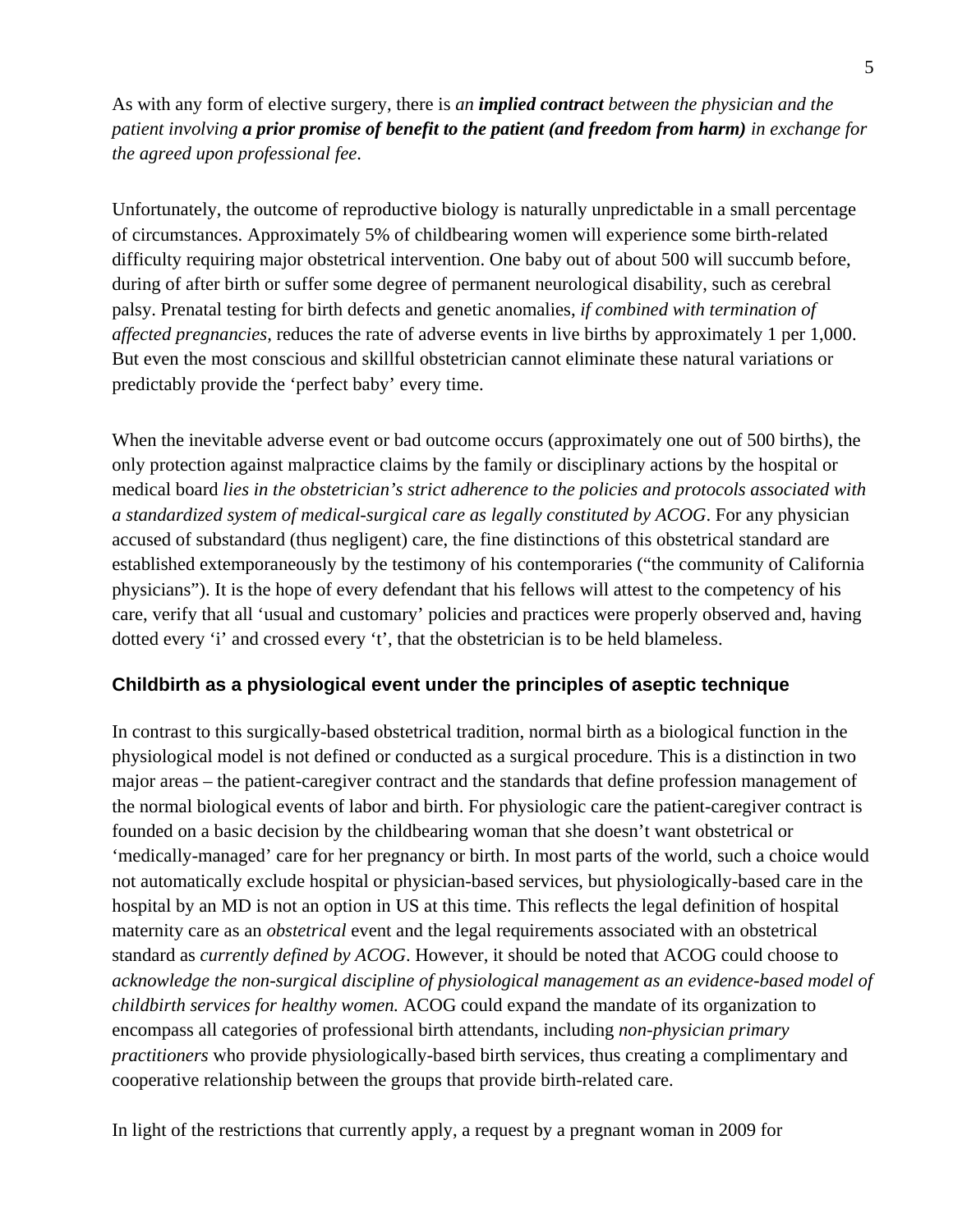physiologically-based care legally establishes two things. Under the principle of informed consent she is *declining prophylactic hospitalization* and all that entails: continuous care by the L&D nursing staff, routine or prophylactic use of IVs and EFM, oxytocin to speed up labor, narcotics for pain relief, epidural anesthesia for delivery *and all that an acute care institution may have to contribute in an obstetrical emergency* -- immediate access to surgery, blood products, neonatalogy services, etc. Relative to mortality statistics, this is *slightly* advantageous to the mother and either neutral or slightly disadvantageous to the baby, depending on whether or not prenatal testing is done to pick up treatable birth defects (redirecting those women to planned hospital birth) and the pool of *lethal*  congenital anomalies is eliminated via termination of affected pregnancies at a pre-viable stage.

By choosing a non-medical careprovider and a model that expressly does not offer or include conventional obstetrical services, she is also giving up a legal right to expect the possible benefits that obstetrical policies, protocols, and procedures might have bestowed on her or her baby in times of trouble. Not to put to fine a point on it, but a woman cannot sue her *non-obstetrician* birth attendant for failing to electively induce her 41 week pregnancy or, during intrapartum care, failing to routinely use continuous EFM or perform a 'timely' cesarean section. This does not mean she would have no claim against her birth attendant if he or she failed to recommend or arrange medically necessary interventions by timely referral or transfer to obstetrical services, but the woman *cannot legally expect obstetrically-based services from a non-obstetrician birth attendant*.

Another major difference between these two models is the practical role of the caregiver and the nature and scope of the care provided. A restrictive surgical definition narrowly focuses the surgeonas-birth-attendant's time and attention on the delivery. By contrast, the broadly-applied principles of physiological management expand the scope of birth attendant's role to include responsibility for the labor as well as the birth. Physiologically-based care requires the full-time presence of the birth attendant throughout active labor (5 cm with an active contraction pattern and continued progressive dilatation) as well as during the baby's birth. Birth attendants who provide physiologic care are also responsible for the neonate at birth and for both mother and baby during the immediate postpartum period and initiation of breastfeeding.

In the physiologic model of care, "active management" refers to on-going physical and emotional support and use of non-drug pain relief techniques, such as mobility, one-on-one support and access to warm showers or immersion in a deep-water tub. Effective labor support always addresses the mother's pain and anxiety, as well as her fears and privacy needs, so that labor can progress spontaneously without the need for medical interventions and pain medication. Women are repeatedly encouraged to move about and make 'right use of gravity'. Positive use of gravity stimulates long, strong and close together contractions, which helps dilate the cervix and promotes the decent of the baby through the bony pelvis. Upright maternal postures, combined with mobility, generally diminish the mother's perception of pain, perhaps by stimulating endorphins.

Even though physiologic birth is not conducted as a sterile surgical procedure, birth attendants are responsible for using aseptic principles to prevent iatrogenic and nosocomial infection during labor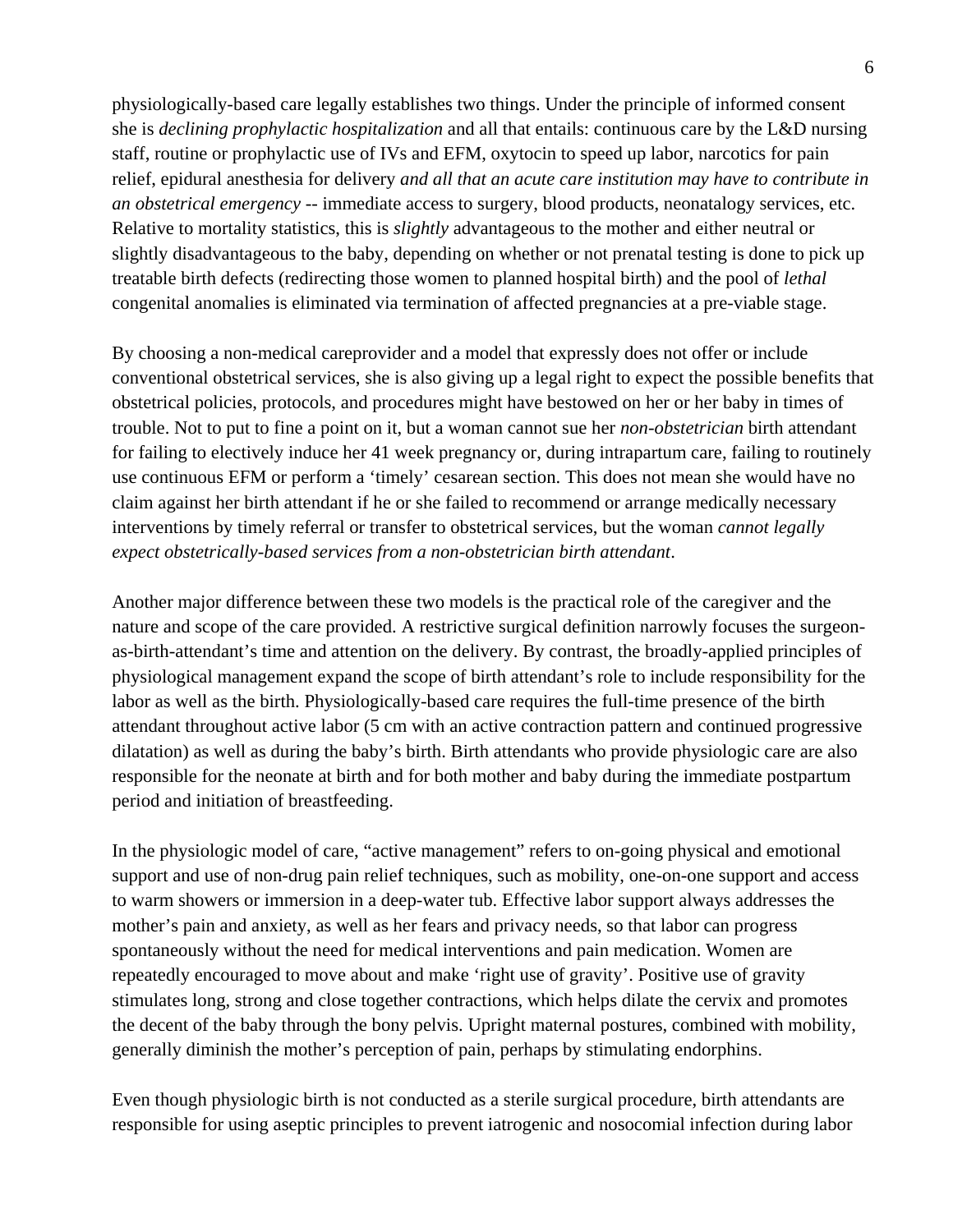and birth. Childbirth under the principles of aseptic techniques includes strict cleanliness (medical asepsis), the use of sterile gloves and sterile technique when examining the mother during labor, the use of sterile instruments and cord clamp placed on a sterile surface (sterile towel on a firm and stable surface) and strict surgical sterility whenever any lacerated tissue are touched or need to be sutured (surgical asepsis). The principles of aseptic technique are low tech, inexpensive, easy to use, family and child-friendly and do not require the special services of an acute care hospital or extensive training as a surgeon.

In addiction to the issues of immediate labor and birth care, community-based birth attendants directly care for both mother and baby for the first 6 weeks. This includes at least two house calls in the first few days after the birth, office visits at 2 and 6 weeks and physically accompanying the mother and baby to the country health department to register the birth.

### **Physiologically-based Billing Code for Normal Birth**

Physiologically-based care currently lacks an appropriate billing code, which means that all birth attendants are forced to use a surgical billing code, even when the care provided was for physiologically-managed spontaneous childbirth. Physiological management of normal birth needs its own CPT code, which refers to *Current Procedural Terminology*. This is a standardized nomenclature for medical procedures developed by the AMA in 1963*.* Because this coding system was designed by the AMA, it only covers medical and surgical procedures specifically as performed by physicians. Since obstetrics is a surgical specialty, a surgical CPT code was assigned to the 'procedure' of childbirth as performed by a surgically-trained physician.

CPT codes have become the industry standard for all official documents and billing for healthcare services. In 1983, the AMA and HCFA (Health Care Financing Administration) signed an agreement requiring CPT codes to be used for the reporting of physicians' services in all federal programs, as part of the 'common procedural coding system' (HCPCS). In 1986 HCFA began requiring state medical agencies to use the Medicaid Management Information System, which meant they also had to use CPT codes. Any healthcare activity defined as a medical or surgical procedure refers to a discrete action by a licensed professional with a start and stop time and a defined series of steps in between. This information and the complexity of the surgical activity (excising a cyst versus a doing hysterectomy) becomes the billing 'unit' which determines the professional charge for that specific service. Such a system does not acknowledge that physiologically-based care during normal childbirth or acknowledge that such care is a continuum that includes the full spectrum of labor as well as the birth, immediate care of the neonate and on-going responsibility for postpartum-postnatal care. A physiological code would rectify that oversight.

Continuity of care by the primary birth attendant during active labor, the birth and the first hour or two of the new baby's life is a *biological imperative for physiologically safe and emotionally satisfactory childbirth in healthy women with normal pregnancies*. Fair compensation for non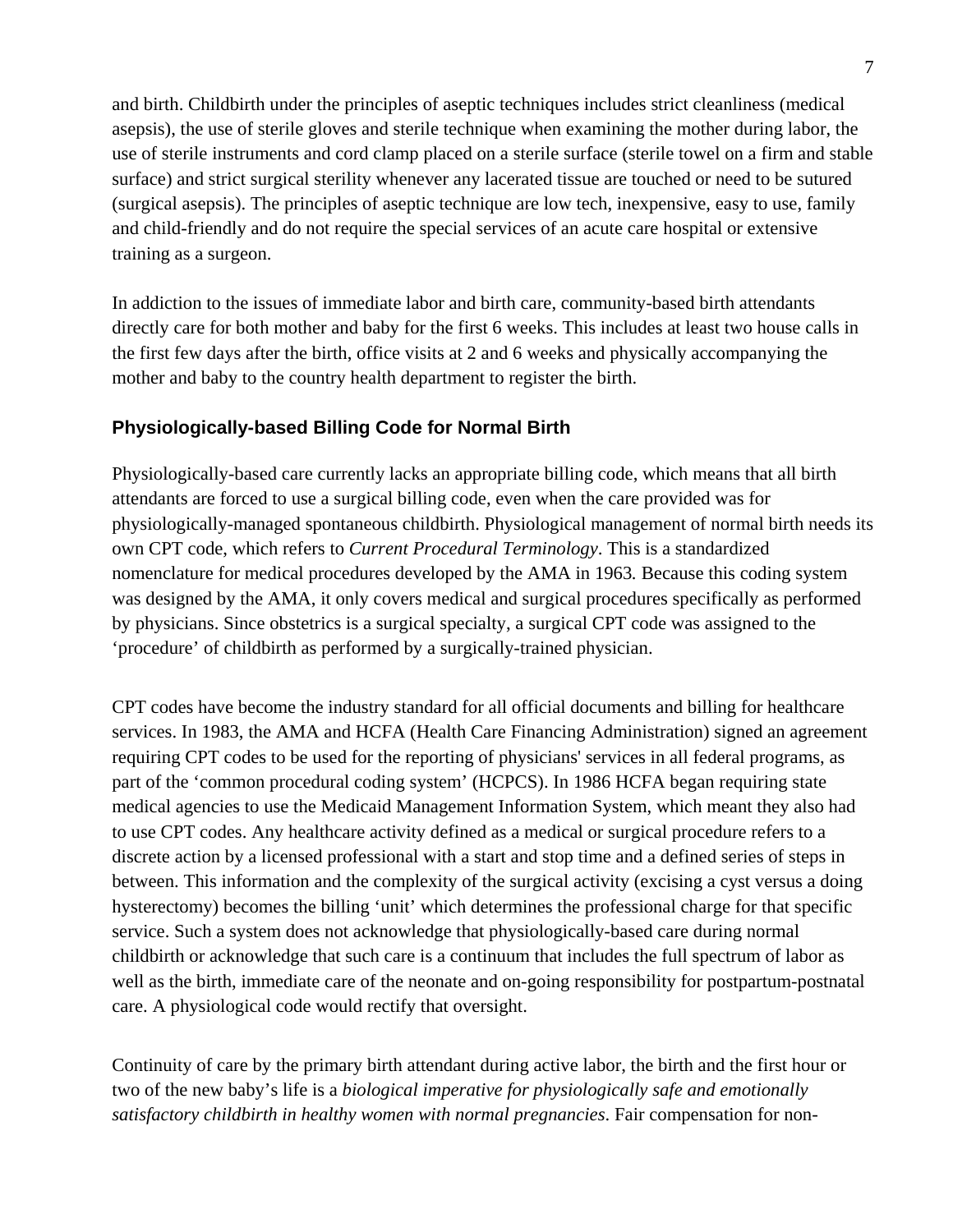obstetrician birth attendants, via a physiologic billing code, would recognize the prolonged expenditure of the professional's time. It would also acknowledge the preventive value of the professional's presence in reducing the need for medical and surgical treatments and in detecting abnormalities while these problems are still in a relative benign stage and amenable to early treatment. In a high percentage of cases, this averts a serious complication and the need for invasive or expensive measures, such as vacuum extraction or emergency cesarean surgery and associated intra-operative, postoperative, delayed and downstream complications. Reducing the incidence of surgical delivery reduces the likelihood of post-Cesarean complications, such as secondary infertility, placental abnormalities, stillbirth in future pregnancies and the need for repeat Cesarean.

The aggregate reduction in overall cost of care (including future reproduction) makes the longer expenditure and higher cost for the professional's time a cost-effective strategy. This is economically advantageous to patients and  $3<sup>rd</sup>$  party payors alike. For all these reasons, a physiologic CPT-billing code is *an economic imperative* and the lynch pin to making the system work for everyone.

#### **Care for Normal Birth is Not a Contest Between Midwifery and Medicine**

In practical and political terms, the controversy over childbirth practices should not pit midwives against obstetricians, nor is the real issue 'home-versus-hospital' birth. No woman should ever have to choose between a physician and a midwife or between a planned hospital and planned home birth in order to receive physiologically-based care for a normal labor and spontaneous birth. As a matter of national policy, physiological principles for normal maternity care should be integrated with the *best advances in obstetrical medicine* to create *a single, evidence-based standard for all healthy women with normal pregnancies*; this integrated standard should apply to all birth settings and be universally used by all categories of birth attendants when providing care to healthy women.

In those countries with the best maternal-infant outcomes and the most cost-effective healthcare systems, prevention is valued equally with intervention as the proper role of the professional maternity care provider. In these jurisdictions, physiological management is a standard part of the medical school curriculum and an *acknowledge part of a physician's scope of practice*. Under evidence-based parameters of physiologic care, the duty of the birth attendant is *to support the biological events and psychological process as it unfolds*. Polices and practices associated with physiological management are legally distinct from medical-surgical management typically utilized by the obstetrical profession. Under a physiologic standard, medical and surgical interventions are reserved for complications or when requested by the mother.

When a childbearing woman consents to physiologic birth services, the standard of care that applies to her caregiver does not place him or her under ACOG's policies of obstetrical management. However, the maternity patient can always 'opt out' of physiological management if she changes her mind or her plans and for any reason prefers obstetrical care, wants to have epidural anesthesia or the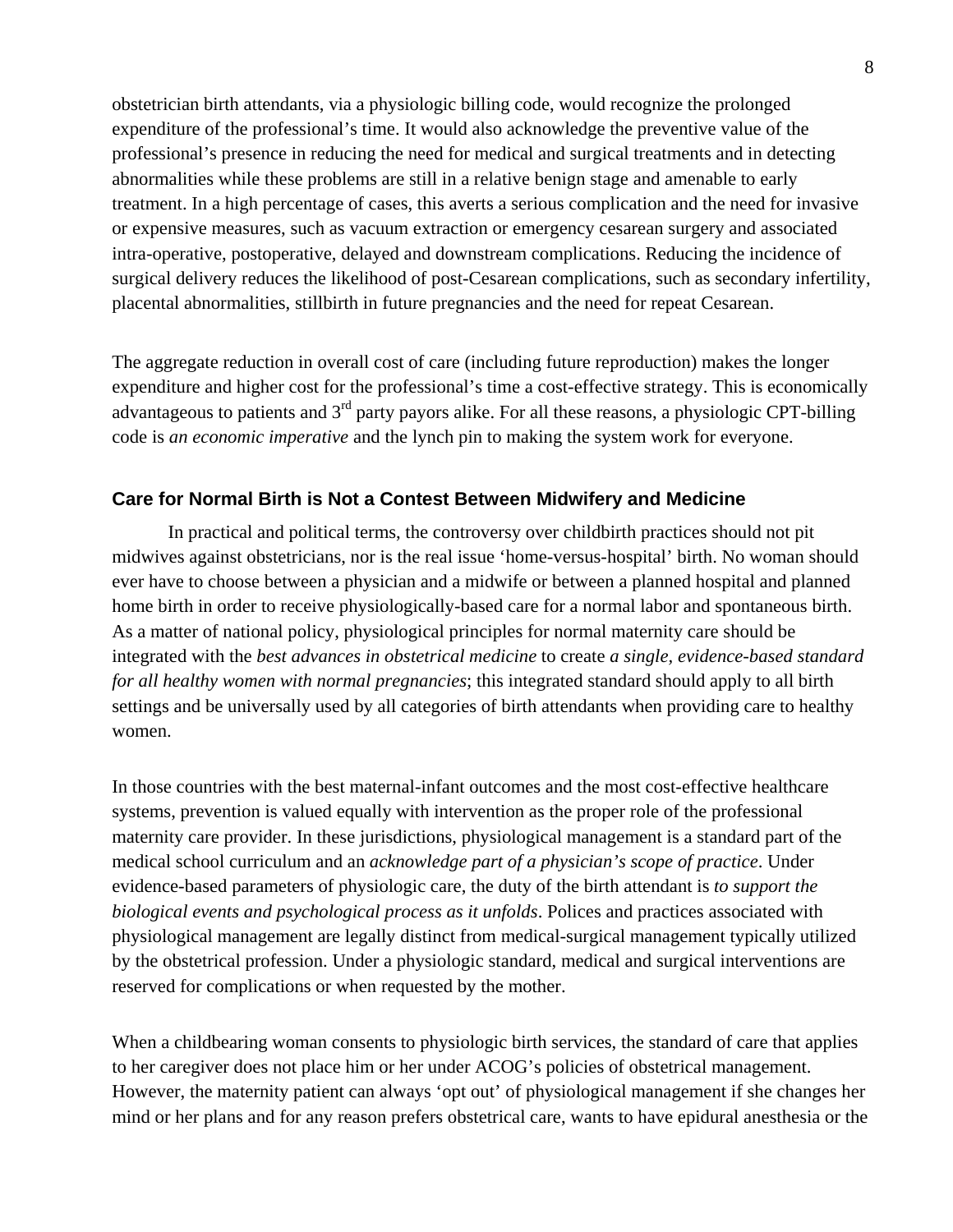perceived benefits associated with the preemptive use of medical and surgical procedures. The problem is that we don't currently have a model of maternity care that acknowledges physiological management as an evidence-based standard for healthy women with normal pregnancies. Any individual obstetrician who ignores the legal standard established by ACOG and decides on his own to use the physiological management instead, would technically be guilty of 'substandard' care, no matter how normal the labor or good the outcome. In the event of a lawsuit or investigation by the Medical Board, such actions would be deemed 'indefensible'.

Regrettably, this dichotomous situation is not likely to change in the near future. Many long and expensive years of obstetrical education and residency are required before an obstetrician can practice. The healthy desire of most experienced surgeons is to use their professional expertise on a daily basis. Even if ACOG acknowledges physiologically-based care as an evidence-based form of care, the vast majority of obstetricians will choose to continue practicing obstetrics. The choice to embrace one's ob-gyn surgical specialty leaves obstetricians free to focus their energies on the care of women who want an obstetrically-managed labor and birth, women with pre-existing disease or highrisk pregnancies and all those who develop complications during pregnancy or labor, including women who are transferred from the care of midwives and family practice physicians. Currently that accounts for about half of the childbearing population.

It's likely that the published comment by an obstetrician in a top obstetrical journal identifies the future direction of the obstetrical profession and indirectly, that of midwifery: "*It is no longer feasible for individual physicians who have invested 12 years in training at a cost of hundreds of thousands of dollars to dedicate extended periods to observing one normal woman in labor*." [Macer JA et al; Am J Obstet Gynecol 1992:166:1690-7].

To be thoroughly honest about it, obstetricians have not dedicated extended periods to observing one normal woman in labor for the last hundred years. Fortunately, these same circumstances do not apply to midwives.

Midwives regularly "dedicate extended periods of time to observing one normal woman in labor", as well as serving as her birth attendant, providing on-going care to the mother and baby after the birth, performing a newborn exam, helping the mother to initiate breastfeeding and personally following both mother and baby closely for the next 96 hours or until the mother's milk is in and the baby is nursing satisfactorily, hydrated and obviously doing well. The fact that midwives do not have to "*invest .. 12 years in training at a cost of hundreds of thousands of dollars"* is to the advantage of women and society*.* It is appropriate because midwifery is not a surgical specialty, nor do midwives want in any other way to practice obstetrics.

As they say in France, *via la difference!*